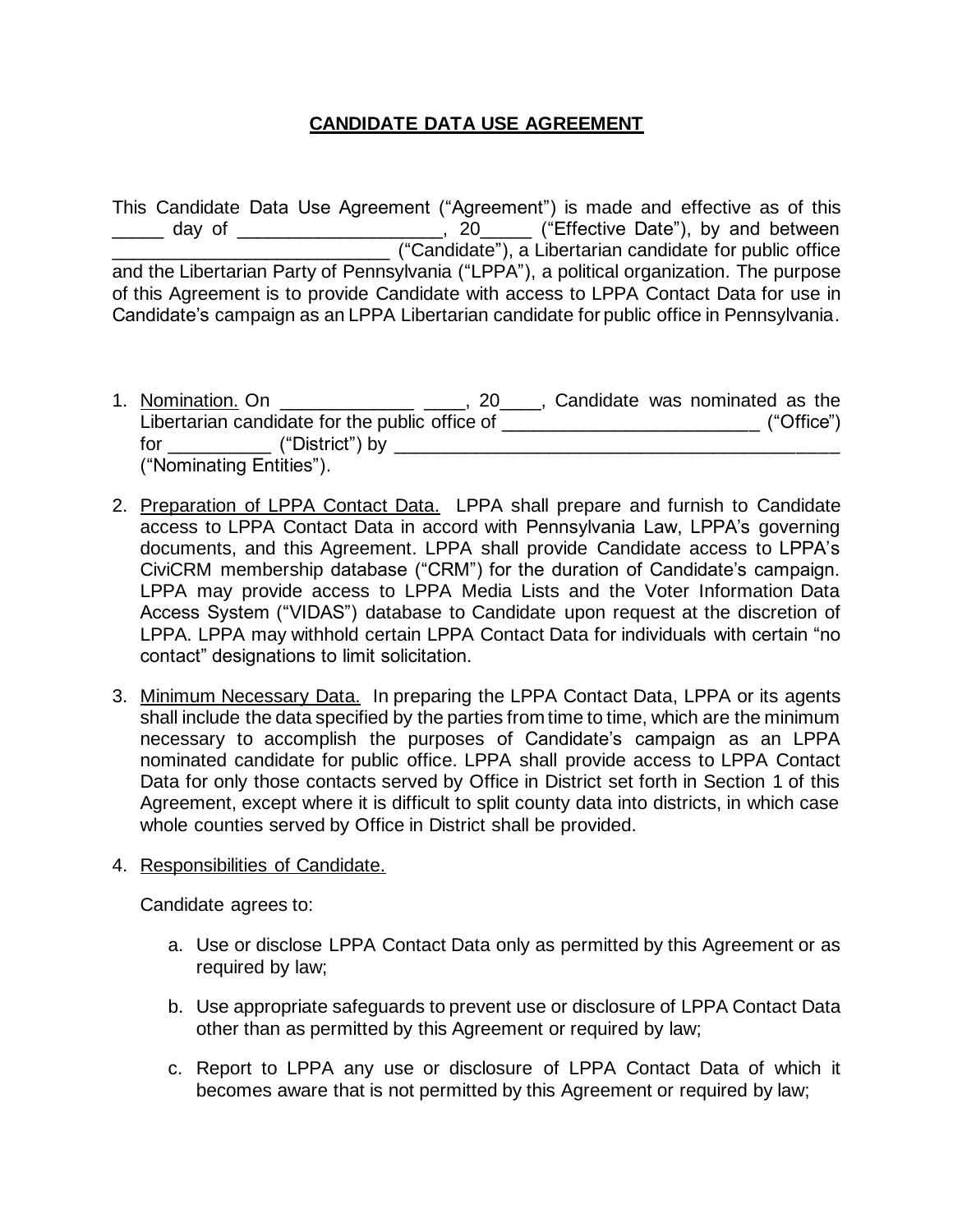- d. Require any of its agents or subcontractors that receive or have access to the LPPA Contact Data to agree to the same restrictions and conditions on the use and/or disclosure of LPPA Contact Data that apply to Candidate under this Agreement; and
- e. Abide by any contact preferences or designations for any individual within the CRM and not use LPPA Contact Data or information in CRM and/or VIDAS, or any other source, alone or in combination to identify or contact any individuals contrary to those contact preferences or designations.
- 5. Permitted Uses and Disclosures of the CRM.
	- a. Candidate may use and/or disclose LPPA Contact Data only for the purpose of Candidate's campaign as an LPPA nominated candidate for public office described in this Agreement or as required by law.
	- b. Any individual contacted from LPPA Contact Data who interacts with the Candidate's campaign (i.e. mailing list sign up, volunteer, donor, etc.) shall be considered a contact of the campaign
- 6. Term and Termination.
	- a. Term. The terms of this Agreement shall commence as of the Effective Date and terminate immediately at the close of polling locations on election day. Candidate shall return to LPPA or destroy any information obtained from LPPA Contact Data within ten (10) days of termination of this Agreement, except as otherwise provided in Section 5(b) of this Agreement.
	- b. Termination by Candidate. Candidate may terminate this agreement at any time by notifying the LPPA and returning or destroying any information obtained from LPPA Contact Data. Section 5(b) shall not apply to early termination by Candidate and any/all information obtained from the LPPA Contact Data shall be returned or destroyed within ten (10) days of termination by Candidate.
	- c. Termination by LPPA. LPPA may terminate this agreement at any time by providing thirty (30) days prior written notice to Candidate. Section 5(b) shall not apply to early termination by Candidate and any/all information obtained from the LPPA Contact Data shall be returned or destroyed within ten (10) days of termination by Candidate.
	- d. Termination by loss of nomination. This Agreement shall terminate immediately if, at any time, Candidate shall, for any reason, cease to hold the nomination as Libertarian candidate for public office. Section 5(b) shall not apply to early termination by Candidate and any/all information obtained from the LPPA Contact Data shall be returned or destroyed within ten (10) days of termination by Candidate.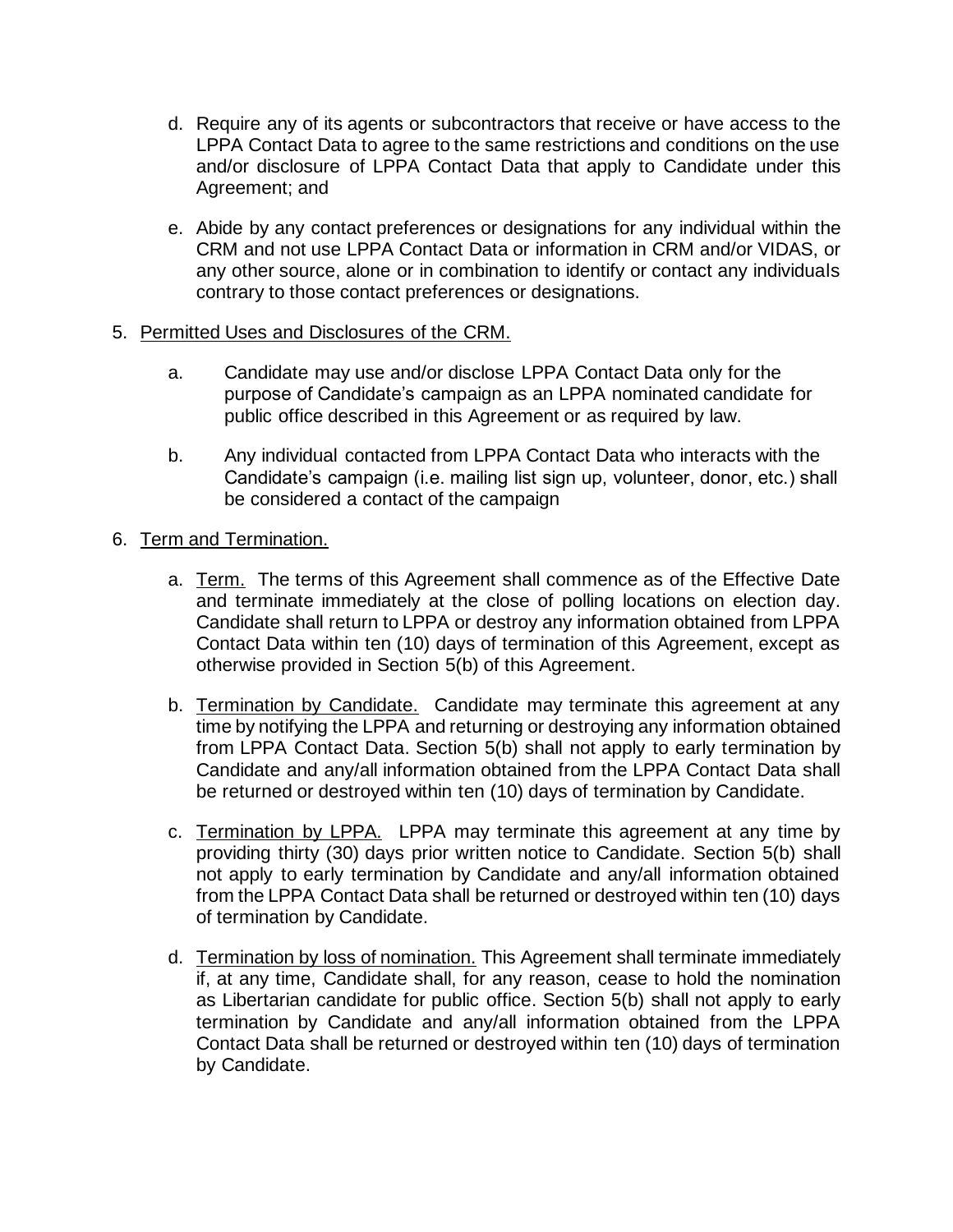- e. For Breach. LPPA shall provide written notice to Candidate within ten (10) days of any determination that Candidate has breached a material term of this Agreement. LPPA shall afford Candidate an opportunity to cure said alleged material breach upon mutually agreeable terms. Failure to agree on mutually agreeable terms for cure within thirty (30) days shall be grounds for the immediate termination of this Agreement by LPPA.
- f. Effect of Termination. Sections 4, 5, 6(e), 7, and 8 of this Agreement shall survive any termination of this Agreement under subsections c, d, or e of this Section.
- 7. Candidate Exit Report. In accepting this agreement, it is understood that Candidate is required to provide LPPA with an Exit Report within thirty (30) days after the termination of this Agreement. The Exit Report shall contain any useful data, research, or lists created, expanded, or obtained during Candidate's campaign period, including but not limited to email signups, volunteer contact information, donor lists, mail lists, call bank lists, mail / email / text / phone opt-outs, voter district research, insights, or any other information which may serve a political purpose.
- 8. Miscellaneous.
	- a. Change in Law. The parties agree to negotiate in good faith to amend this Agreement to comport with changes in state or federal law that materially alter either or both parties' obligations under this Agreement. Provided however, that if the parties are unable to agree to mutually acceptable amendment(s) by the compliance date of the change in applicable law or regulations, either Party may terminate this Agreement as provided in section 6.
	- b. Construction of Terms. The terms of this Agreement shall be construed to give effect to applicable state and federal interpretative guidance regarding election law.
	- c. No Third-Party Beneficiaries. Nothing in this Agreement shall confer upon any person other than the parties and their respective successors or assigns, any rights, remedies, obligations, or liabilities whatsoever.
	- d. Incorporation. This Agreement shall be executed in conjunction with signing the LPPA Non-Disclosure Agreement ("NDA") for CRM. Any/all agents of Candidate, including but not limited to campaign managers, staff, volunteers, or paid petitioners, who use or have access to LPPA Contact Data shall also sign the NDA and deliver to LPPA **before** using or accessing any LPPA Contact Data.
	- e. Counterparts. This Agreement may be executed in one or more counterparts, each of which shall be deemed an original, but all of which together shall constitute one and the same instrument.